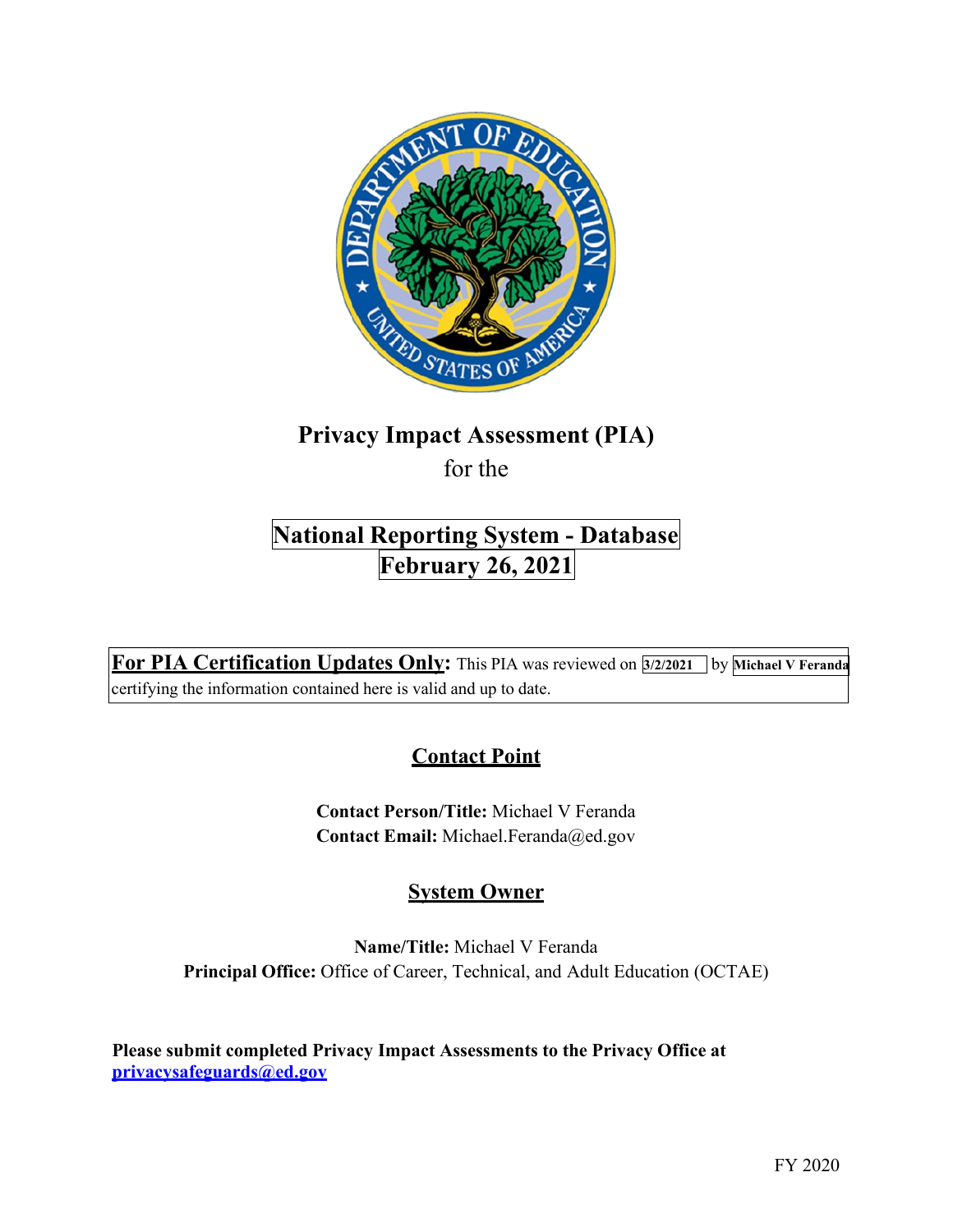*information (PII) is collected, stored, protected, shared, and managed electronically by your system. You may wish to consult with your ISSO in completing this document. If a question does not apply to your system, please answer with N/A. Please complete this Privacy Impact Assessment (PIA) on how personally identifiable* 

#### **1. Introduction**

 **1.1.** Describe the system including the name, acronym, and a brief description of the program or purpose for the system.

 to the performance accountability provisions described in Section 116 of the Workforce by those programs. The National Reporting System (NRS) for Adult Education Reporting Database (NRS RPT DB) is the accountability data collection application for the federally funded adult education program, authorized by Section 212 of the Adult Education and Family Literacy Act (AEFLA). Section 212 of AEFLA requires that the Department of Education's (Department) programs and activities authorized under AEFLA are subject Innovation and Opportunity Act (WIOA). The purpose of Section 116 in WIOA is to establish performance accountability measures that apply across the core programs to assess the effectiveness of states in achieving positive outcomes for individuals served

 stores aggregated state-level program performance data. The state reports program outcomes for the entire state on a state-level table. While the state collects individual participant data, it does not report individual record data to us. For example, the state reports employment rates or measurable skill gain rates for an entire group of program NRS RPT DB is the required comprehensive performance accountability system established for formula grantees to assess the effectiveness of adult education and literacy activities authorized under AEFLA. The NRS RPT DB annually collects and participants.

 The NRS RPT DB system is hosted on an ETS and IBM SmartCloud dedicated government service hosting environment. NRS RPT DB is a FIPS 199 low-impact, minor application that obtain NRS RPT DB accounts and all authorized users are required to use public state/federal contact information. provides a front-end website and back-end database. NRS RPT DB also contains login information using state/federal employee name and employee email information. Phone numbers are optional but not normally collected for the application. Private citizens are not authorized to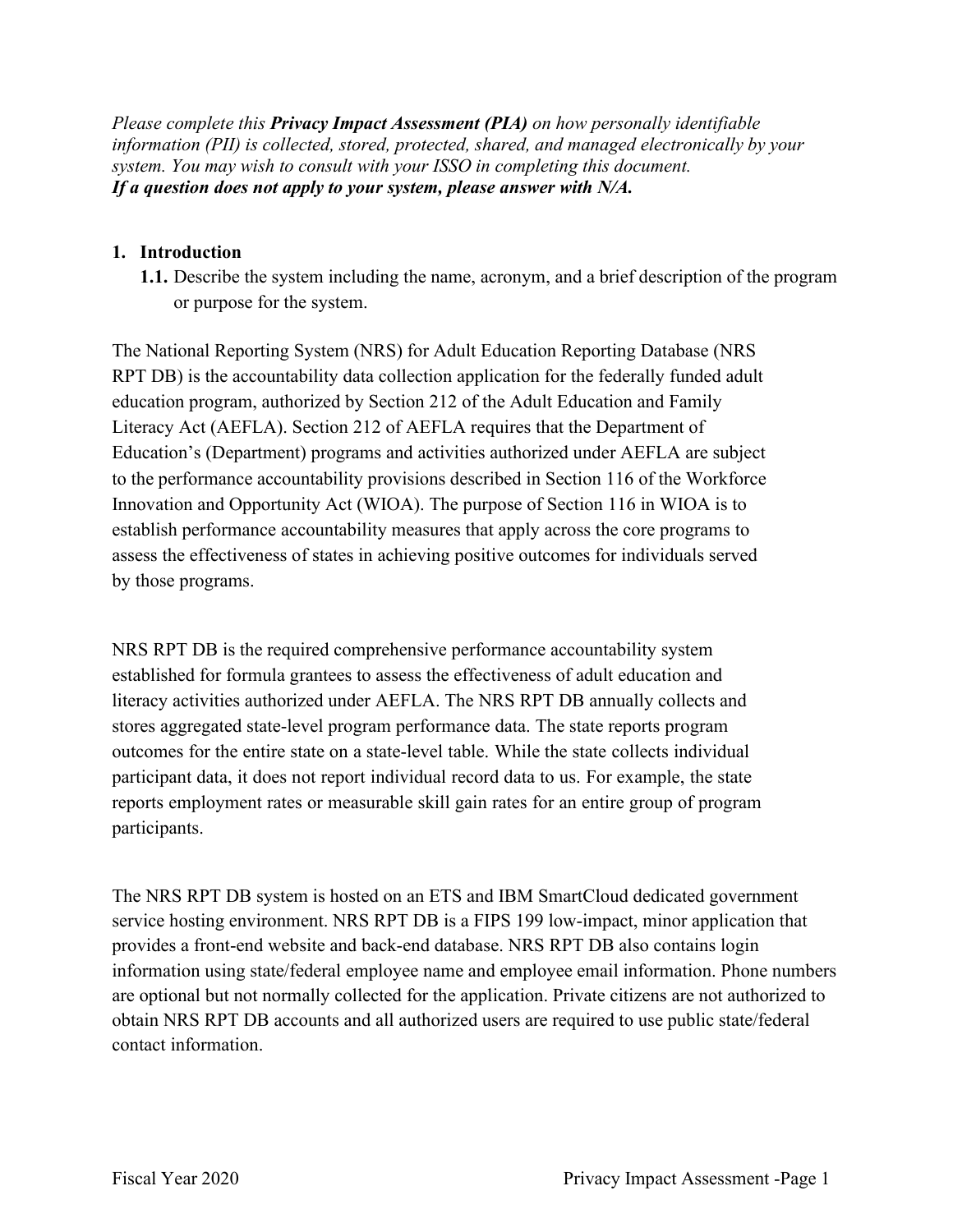**1.2.** Describe the purpose for which the personally identifiable information  $(PII)^{1}$  is collected, used, maintained or shared.

 PII is collected by the system to create login credentials for user accounts and to facilitate the electronic signature of the state's data quality certification and financial report.

**1.3.** Is this a new system, or one that is currently in operation?

#### Currently Operating System

**1.4.** Is this PIA new, or is it updating a previous version?

#### New PIA

**1.5.** Is the system operated by the agency or by a contractor?

#### Contractor

- **1.5.1.** If the system is operated by a contractor, does the contract or other acquisition- related documents include privacy requirements?
	- N/A

Yes

#### **2. Legal Authorities and Other Requirements**   *If you are unsure of your legal authority, please contact your program attorney.*

 **2.1.** What specific legal authorities and/or agreements permit and regulate the collection and use of data by the system? Please include name and citation of the authority.

Authorized by Section 212 of the Adult Education and Family Literacy Act (AEFLA).

#### **SORN**

 **2.2.** Is the information in this system retrieved by an individual's name or personal identifier such as a Social Security Number or other identification?

place of birth, mother's maiden name, etc. OMB Circular A-130, page 33 <sup>1</sup> The term "personally identifiable information" refers to information which can be used to distinguish or trace an individual's identity, such as their name, social security number, biometric records, etc. alone, or when combined with other personal or identifying information which is linked or linkable to a specific individual, such as date and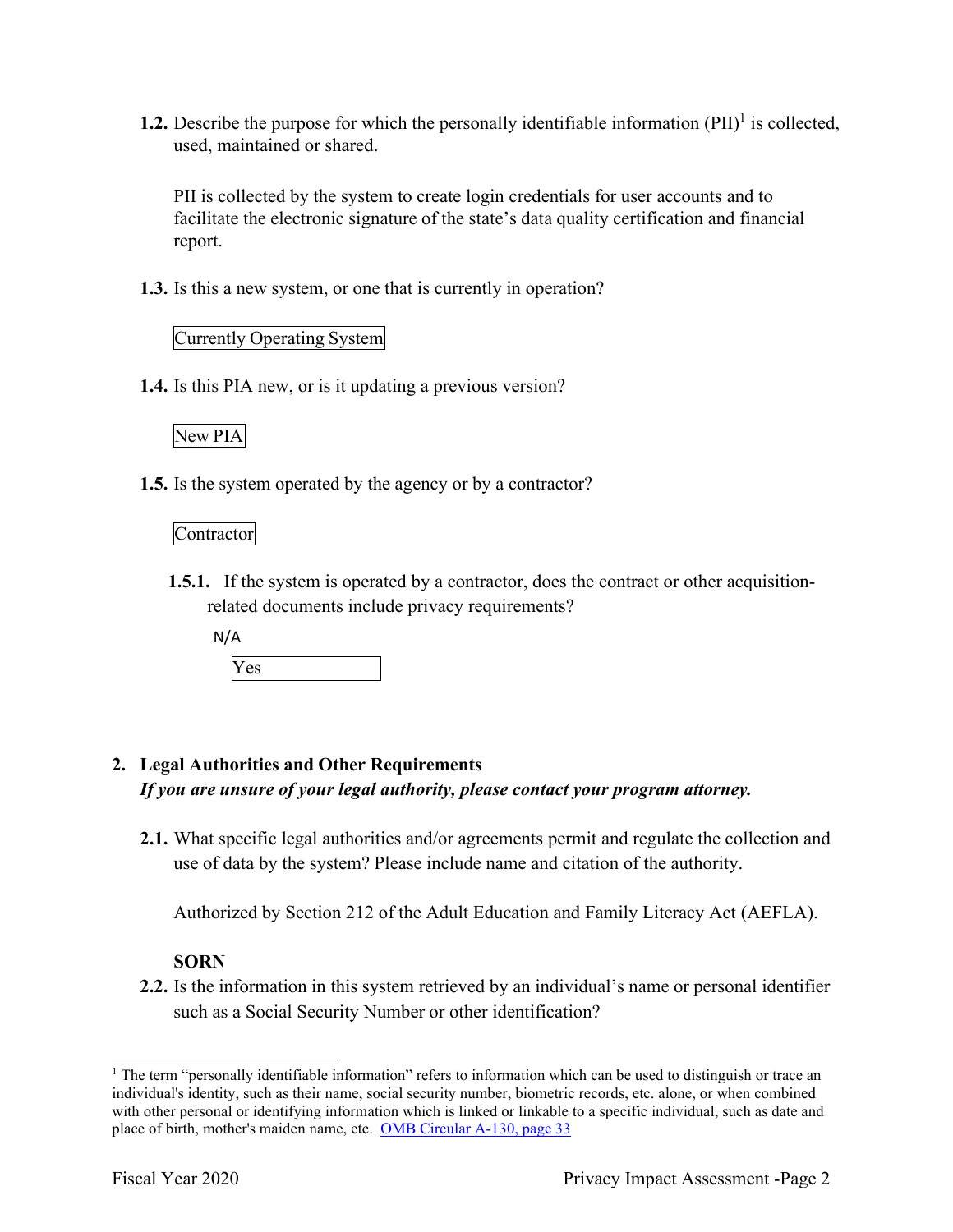System of Records Notice(s) (SORN(s)).<sup>2</sup> Please provide the SORN name, number, Federal Register citation and link, or indicate that a SORN is in progress. **2.2.1.** If the above answer is **YES,** this system will need to be covered by Privacy Act  $\overline{M}$  N/A

Click here to enter text.

 **2.2.2.** If the above answer is **NO**, explain why a SORN was not necessary. For example, the information is not retrieved by an identifier, the information is not Department, etc. maintained in a system of records, or the information is not maintained by the

 $\Box$  N/A

Information is not retrieved by name or other personal identifier.

#### **Records Management**

**If you do not know your records schedule, please consult with your records liaison or send an email to [RMHelp@ed.gov](mailto:RMHelp@ed.gov)** 

 relevant NARA schedule numbers and disposition instructions. **2.3.** What is the records retention schedule approved by National Archives and Records Administration (NARA) for the records contained in this system? Please provide all

GRS 5.2 Transitory and Intermediary Records Temporary. Destroy upon verification of successful creation of the final document or file, or when no longer needed for business use, whichever is later.

 timelines in the records disposition schedule? **2.4.** Is the PII contained in this system disposed of appropriately, and in accordance with the

Yes

#### **3. Characterization and Use of Information**

#### **Collection**

No

 collected, from whom and what type of PII is collected, how the PII is shared externally (routine uses), and how to access and correct any PII maintained by ED. https://connected.ed.gov/om/Documents/SORN-Process.pdf <sup>2</sup> A System of Records Notice (SORN) is a formal notice to the public that identifies the purpose for which PII is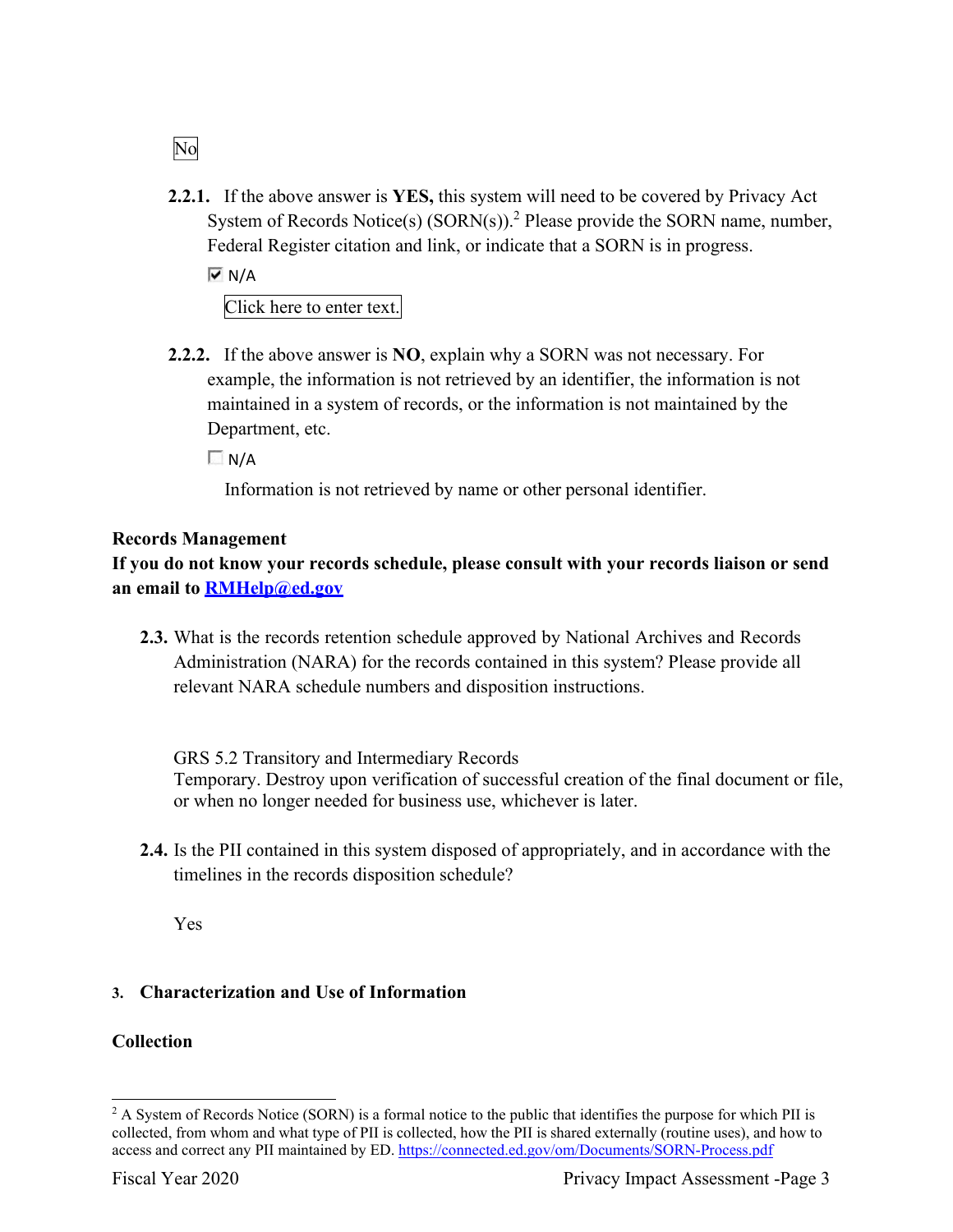**3.1.** List the specific PII elements (e.g., name, email, address, phone number, date of birth, Social Security, etc.) that the system collects, uses, disseminates, or maintains.

 Name, job title, work email address, and work phone number of state and federal government employees who request login credentials to use the system for reporting. Login credentials (username and encrypted password) are also stored in the system.

**3.2.** Does the system collect only the minimum amount required to achieve the purpose stated in Question 1.2?

#### Yes

The information is needed to provide federal and state employees with login credentials and to facilitate electronic signatures. No additional information is collected.

 **3.3.** What are the sources of PII collected (e.g., individual, school, another agency, commercial sources, etc.)?

State and federal government employees.

 **3.4.** How is the PII collected from the stated sources listed in Question 3.3 (e.g., paper form, web page, database, etc.)?

 leadership must send the prospective state user's name and work contact information; The name and work contact information is collected via email from the state agency officials prior to creating the user account. State agency directors are contacted annually and following staffing changes, and these officials send the required information to the program office. The state agency program director or other authorized state agency information received directly from prospective users is not accepted.

**3.5.** How is the PII validated or confirmed to ensure the integrity of the information collected?<sup>3</sup> Is there a frequency at which there are continuous checks to ensure the PII remains valid and accurate?

 PII collected (name, work email address, and work phone) is validated and confirmed to ensure the integrity of the information collected. We do this by contacting the state director each time we receive notice of state employee staffing changes and for all state staff at least annually.

#### **Use**

**3.6.** Describe how the PII is used to achieve the purpose stated in Question 1.2 above.

State and federal government employees' names, email addresses, and phone numbers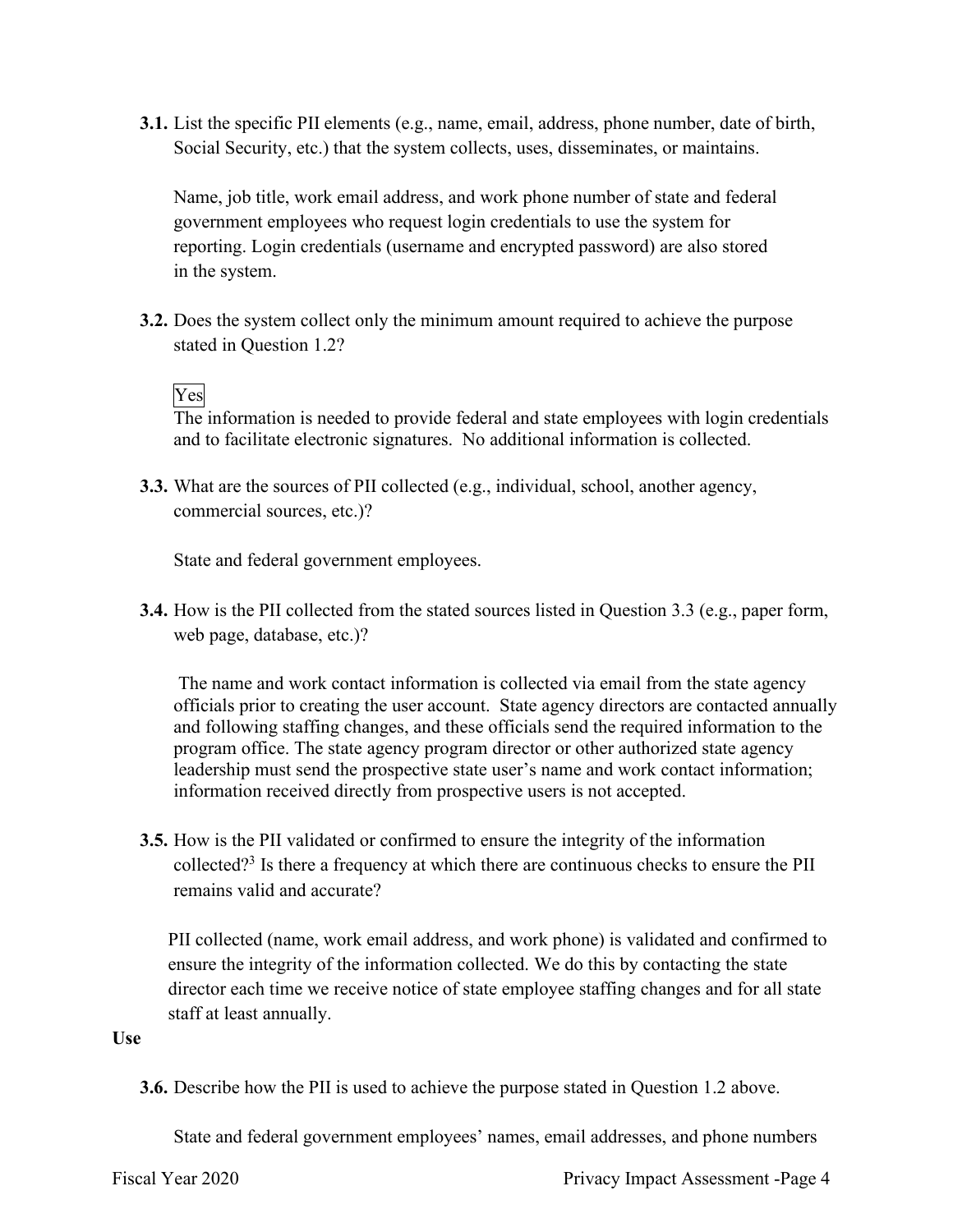are collected to provide contact information for establishing user credentials and name, email address, phone number, and job title) are maintained in this system. To provide an electronic signature, the state employee must enter their username and facilitate electronic signatures. Electronic signatures (which consist of state employee password to verify their identity and have the system populate this information into the form.

 prior to deployment or for training employees? **3.7.** Is the system using PII for testing/researching new applications or information systems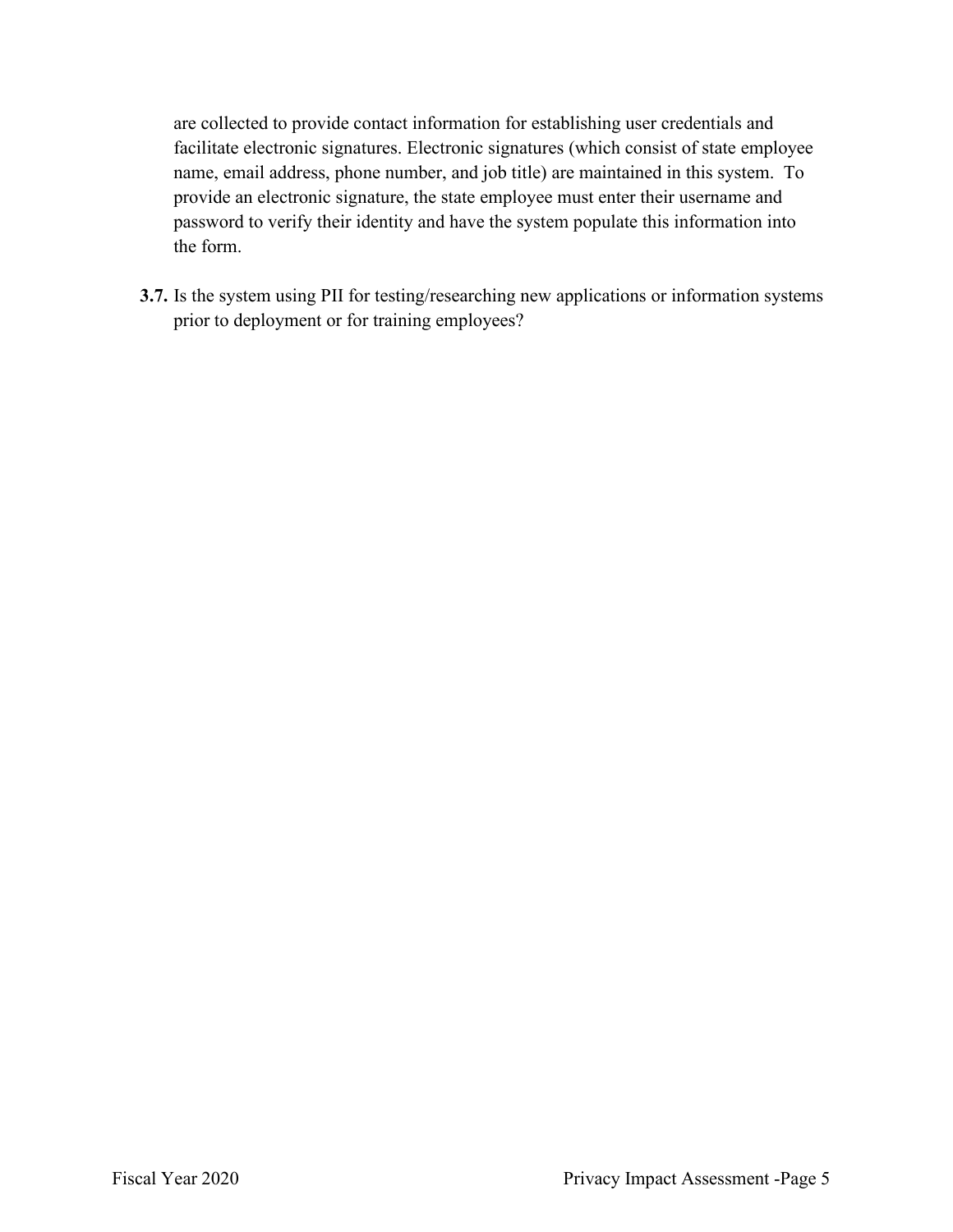No

- protect the data? **3.7.1.** If the above answer is **YES,** what controls are in place to minimize the risk and
	- $\overline{M}$  N/A

Click here to enter text.

#### **Social Security Numbers**

 *It is the Department's Policy that, in order to collect Social Security Numbers, the System Owner there is no reasonable alternative. must state the collection is: 1) authorized by law, 2) necessary for an agency purpose, and 3)* 

 Social Security Numbers but does not explicitly collect them, answer 3.8.1 to address the purpose for maintaining them. **3.8.** Does the system collect Social Security Numbers? Note that if the system maintains

No

 SSN will be used. **3.8.1.** If the above answer is **YES**, explain the purpose for its collection, and how the

 $\overline{M}$  N/A Click here to enter text.

 **3.8.2.** Specify any alternatives considered in the collection of SSNs and why the alternatives were not selected.

 $\overline{M}$  N/A

Click here to enter text.

- **4. Notice** 
	- **4.1.** How does the system provide individuals with notice about the collection of PII prior to public notice, such as a SORN, PIA,)? If notice is not provided, explain why not. its collection (e.g., direct notice, such as a Privacy Act Statement (if applicable) or

 Notice about the collection of PII is provided prior to the creation of state and federal employee user accounts at the time they are requested by state and federal agency officials. In addition, the link to the ED.gov privacy policy is displayed on our site at [https://nrs.ed.gov/](https://nrs.ed.gov).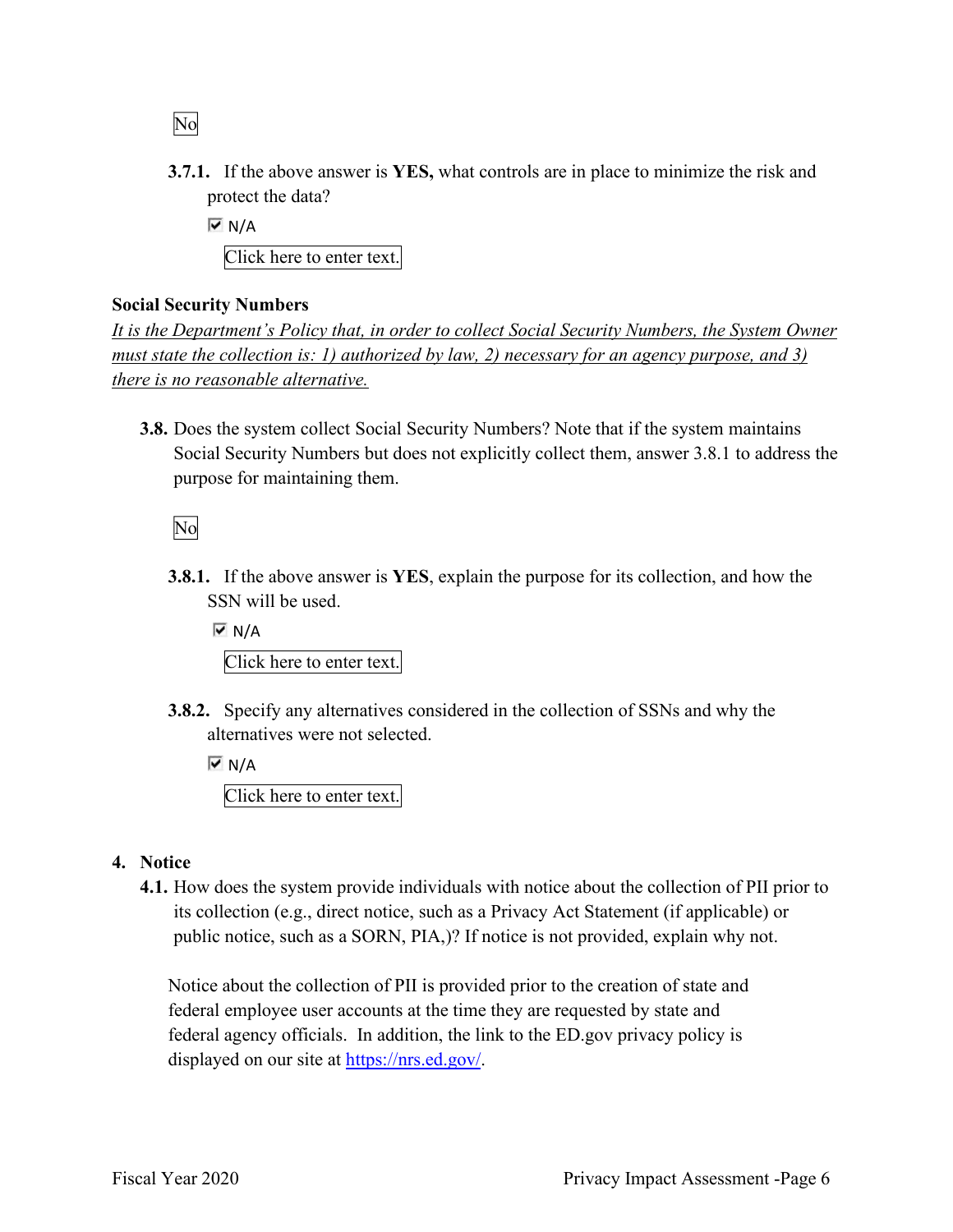notice is provided other than by SORN or PIA. **4.2.** Provide the text of the notice or the link to the webpage where the notice is posted if

 $\Box$  N/A

The Department web policy providing notice can be found here: <https://www2.ed.gov/notices/privacy/index.html>

 **4.3.** What opportunities are available for individuals to consent to uses (including new uses of previously collected PII), decline to provide PII, or opt out of the project?

State and federal employees who want to access the system must submit their name and contact information to obtain login credentials and the ability to electronically sign a document.

 are aware of and can consent to, where feasible, these changes? **4.4.** Is the notice referenced in Question 4.1 reviewed and revised when there are changes in the practice, policy, or activities that affect the PII and privacy to ensure that individuals

Yes.

#### **5. Information Sharing and Disclosures**

#### **Internal**

 **5.1.** Will PII be shared internally with other ED principal offices? If the answer is **NO**, please skip to Question 5.4.

No

**5.2.** What PII will be shared and with whom?

 $\overline{M}$  N/A Click here to enter text.

**5.3.** What is the purpose for sharing the specified PII with the specified internal organizations?

 $\overline{M}$  N/A

Click here to enter text.

#### **External**

 **5.4.** Will the PII contained in the system be shared with external entities (e.g. another agency, school district, the public, etc.)? If the answer is **NO**, please skip to Question 6.1.

No<br>Fiscal Year 2020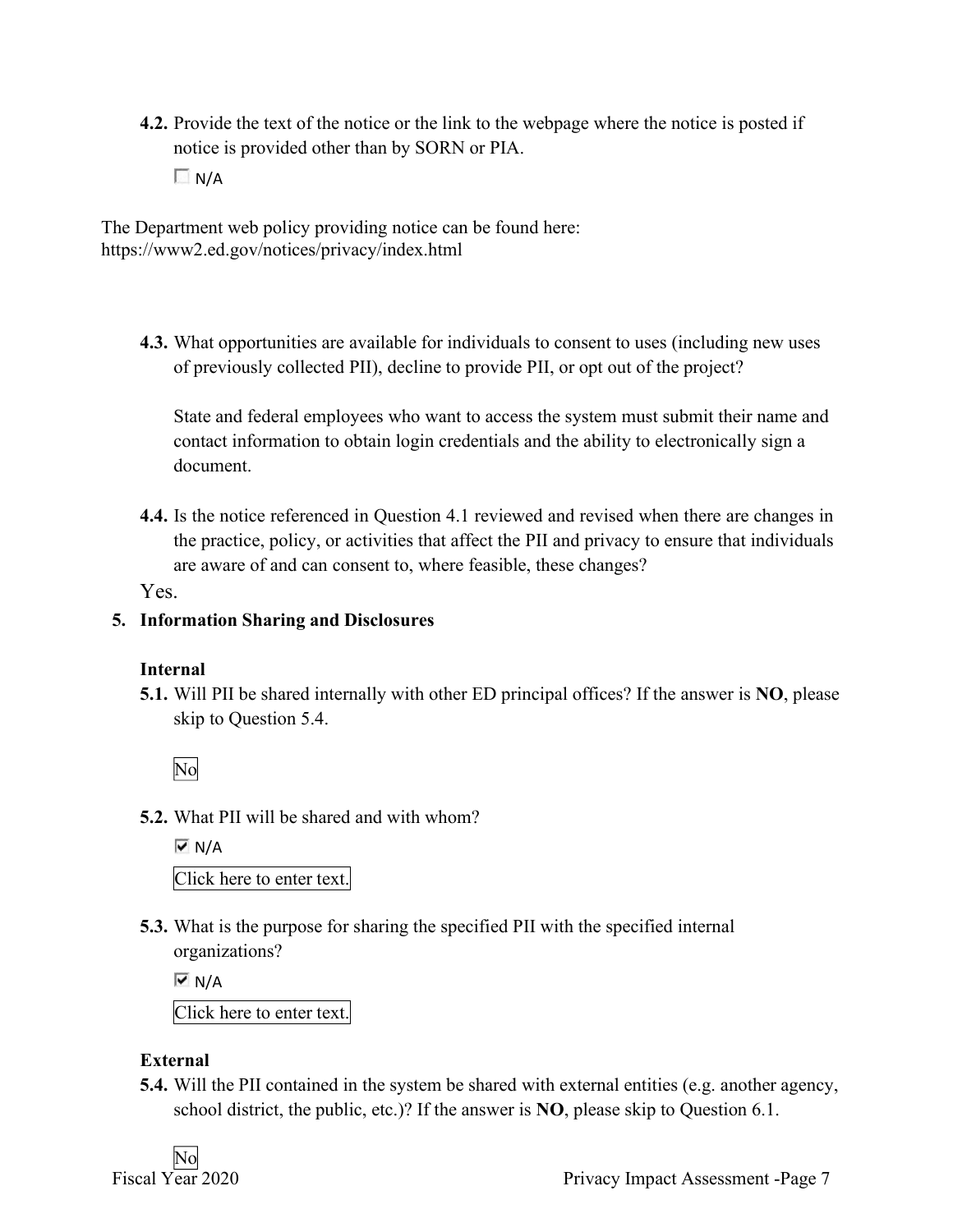**Note: If you are sharing Social Security Numbers externally, please specify to whom and for what purpose**. **5.5.** What PII will be shared and with whom? List programmatic disclosures only.4

 $\overline{M}$  N/A

Click here to enter text.

**5.6.** What is the purpose for sharing the PII with the specified external entities?

 $\overline{M}$  N/A Click here to enter text.

**5.7.** Is the sharing with the external entities authorized?

 $\overline{M}$  N/A

 programmatic disclosures listed under the Routine Uses section. <sup>4</sup> If this information is covered by Privacy Act System of Records Notice (SORN) please list only relevant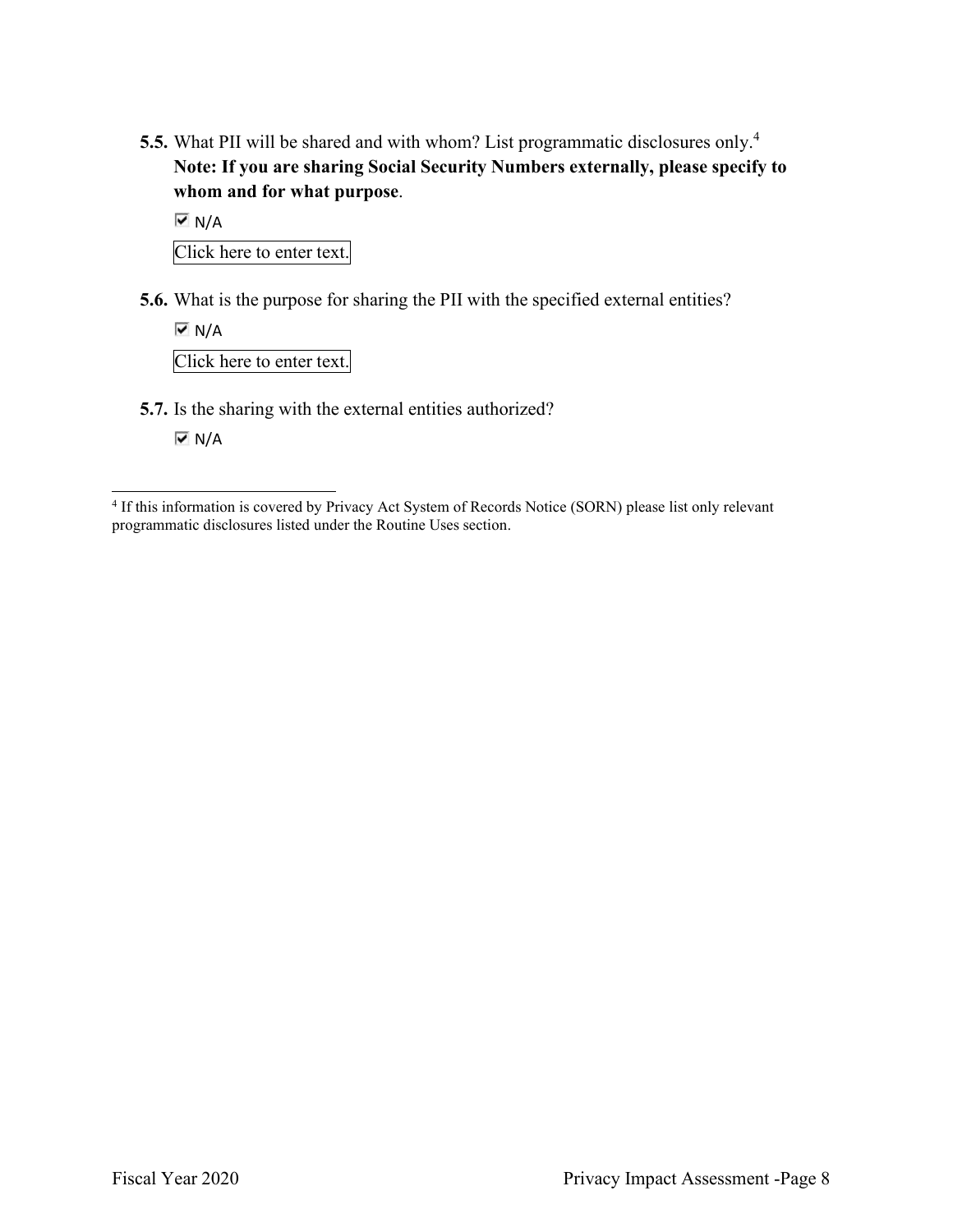Click here to select.

 **5.8.** Is the system able to provide and retain an account of any disclosures made and make it available upon request?

 $\overline{M}$  N/A Click here to select.

- **5.9.** How is the PII shared with the external entity (e.g. email, computer match, encrypted line, etc.)?
	- $\overline{M}$  N/A Click here to enter text.
- with another agency? **5.10.** Is the sharing pursuant to a Computer Matching Agreement (CMA), Memorandum of Understanding (MOU), or other type of approved sharing agreement

 $\overline{M}$  N/A

Click here to select.

- **5.11.** Does the project place limitation on re-disclosure?
	- $\overline{M}$  N/A

Click here to select.

#### **6. Redress**

**6.1.** What are the procedures that allow individuals to access their own information?

Each federal and state employee has a user account to access or update their own information.

 **6.2.** What procedures are in place to allow the subject individual to correct inaccurate or erroneous information?

 If individual user information has changed or is inaccurate, the federal or state employee can update the information themselves or request assistance by sending an email message to **NRS@ed.gov**.

**6.3.** How does the project notify individuals about the procedures for correcting their information?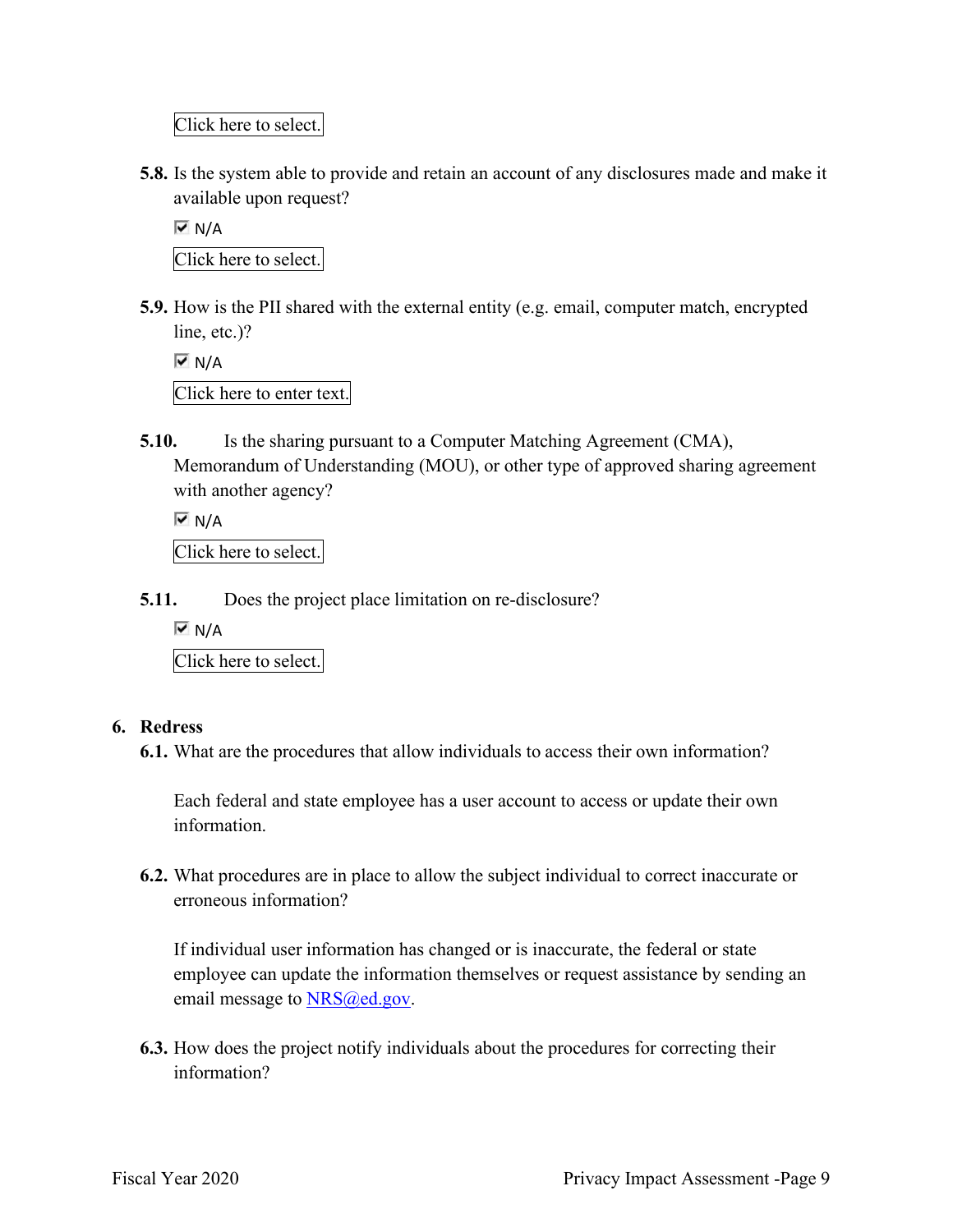The project uses webinars, email, memos, and individual technical assistance to notify individuals about the procedures for correcting their information.

#### **7. Safeguards**

#### *If you are unsure which safeguards will apply, please consult with your ISSO.*

 system and build privacy extensions to the extent feasible? **7.1.** Does the principal office work with their CSO/ISSO to build privacy & security into the

Yes

**7.2.** Is an Authority to Operate (ATO) required?



 **7.3.** Under NIST FIPS Pub. 199, what is the security categorization of the system: **Low, Moderate, or High?** 

 $\Box$  N/A Low

**7.4.** What administrative, technical, and physical safeguards are in place to protect the information?

 controls that are in place to meet those requirements. The system offers a high degree of Department and contract staff on a "need to know" basis and controls individual users' Access to the system is only available to authorized users with login credentials. User access is managed by the NRS program office. NRS has technical and administrative controls in place that are compliant with the Federal Information Security Modernization Act (FISMA) and with National Institute of Standards and Technology (NIST) standards and guidelines. The system also operates under an approved Authorization to Operate. The System Security Plan details the security and privacy requirements and describes the resistance to tampering and circumvention. This security system limits data access to ability to access and alter records within the system.

 **7.5.** Is the information in the system appropriately secured in accordance with the IT security requirements and procedures as required by Federal law and policy?



 **7.6.** Has a risk assessment been conducted where appropriate security controls to protect against that risk have been identified and implemented?